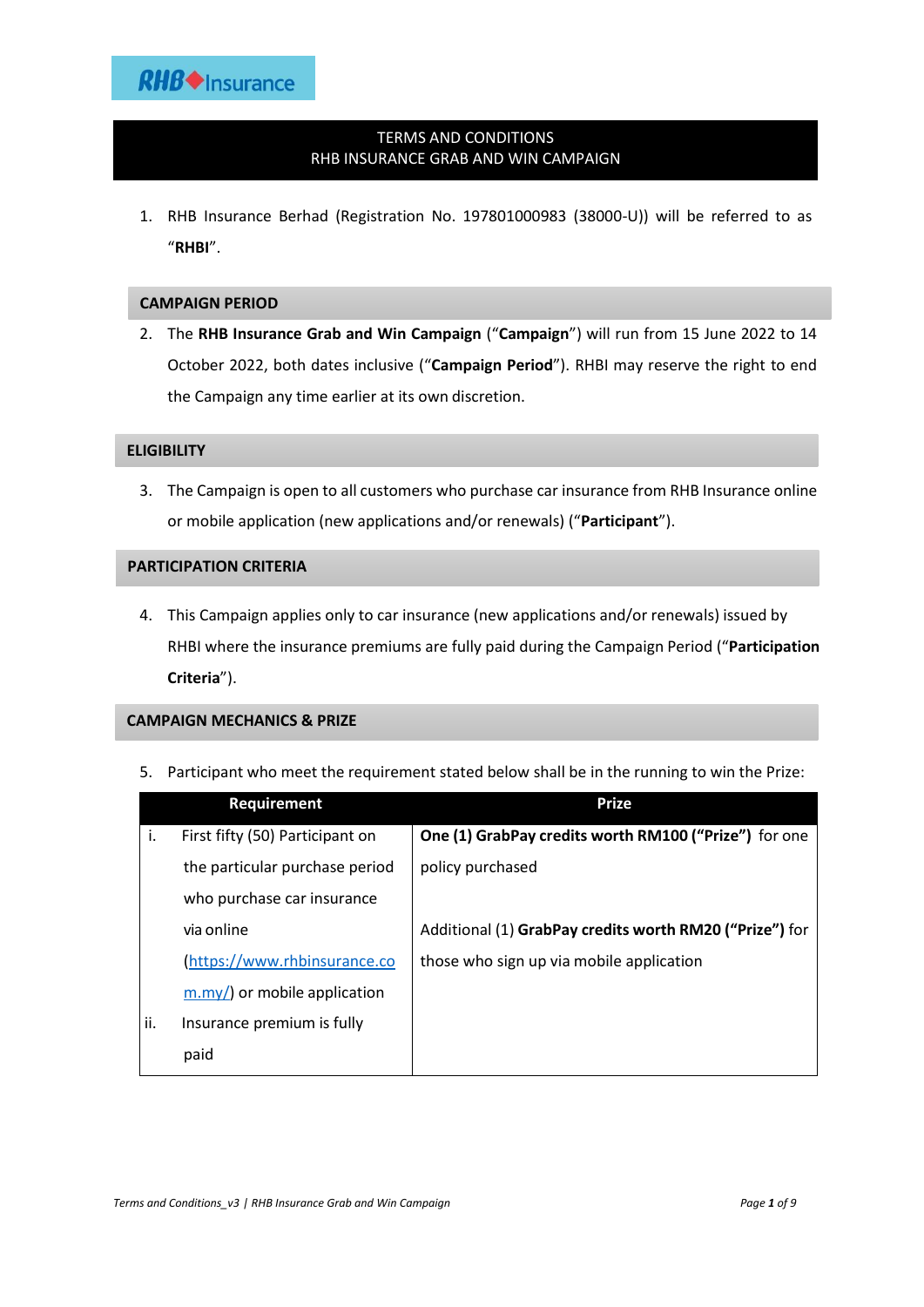# **WINNERS SELECTION & PRIZE FULFILMENT CONDITIONS**

1. For the duration of the Campaign Period, first fifty (50) Participant on the particular purchase period as recorded by RHBI's system, who have fulfilled the Participation Criteria will win the Prize ("**Winner**") based on the following table:

| <b>Purchase period</b>         | <b>Number of winners</b> |
|--------------------------------|--------------------------|
| 15 June - 14 July 2022         | 50 winners               |
| 15 July - 14 August 2022       | 50 winners               |
| 15 August - 14 September 2022  | 50 winners               |
| 15 September - 14 October 2022 | 50 winners               |

- 2. Each Participant can win more than one (1) Prize during the Campaign Period provided each policy purchased or renewed is for a different vehicle registration number.
- 3. The Winner shall be contacted by representatives of RHBI within two (2) months via SMS and email to registered phone number and email address upon full payment of the insurance.
- 4. The Winner is required to perform Grab's in-app verification (upgrade to GrabPay Premium Wallet) in order to receive the Prize, refer to the guide [\(https://www.rhbgroup.com/pdf/rhbi\\_grabandwin\\_GrabFAQs.pdf\)](https://www.rhbgroup.com/pdf/rhbi_grabandwin_GrabFAQs.pdf).
- 5. The Winner listing will be made available at RHB Corporate Website [\(https://www.rhbgroup.com/pdf/rhbi\\_grabandwin\\_winner.pdf\)](https://www.rhbgroup.com/pdf/rhbi_grabandwin_winner.pdf).
- 6. The Winner shall redeem the Prize within thirty (30) days upon receiving the push notification from Grab. If the Prize is not redeemed within the said period, the Prize will be deemed forfeited.
- 7. The Winner shall be bound by the Terms and Conditions of the Prize stipulated by Grab.

## **GENERAL TERMS AND CONDITIONS**

- 1. By participating in the Campaign, Participant:
	- a) Agrees to be bound by the Terms and Conditions of the Campaign as stated herein;
	- b) Agrees to access RHB Corporate Website [\(https://www.rhbgroup.com/pdf/rhbi\\_grabandwin\\_tnc.pdf\)](https://www.rhbgroup.com/pdf/rhbi_grabandwin_tnc.pdf) to view the Terms and Conditions and undertakes to be kept up-to-date on any change or variation to the Terms and Conditions;
	- c) Agrees that the Prize featured in all printed materials and/or RHBI's Website are for illustration purposes only. Any props, accessories or equipment featured with the Prize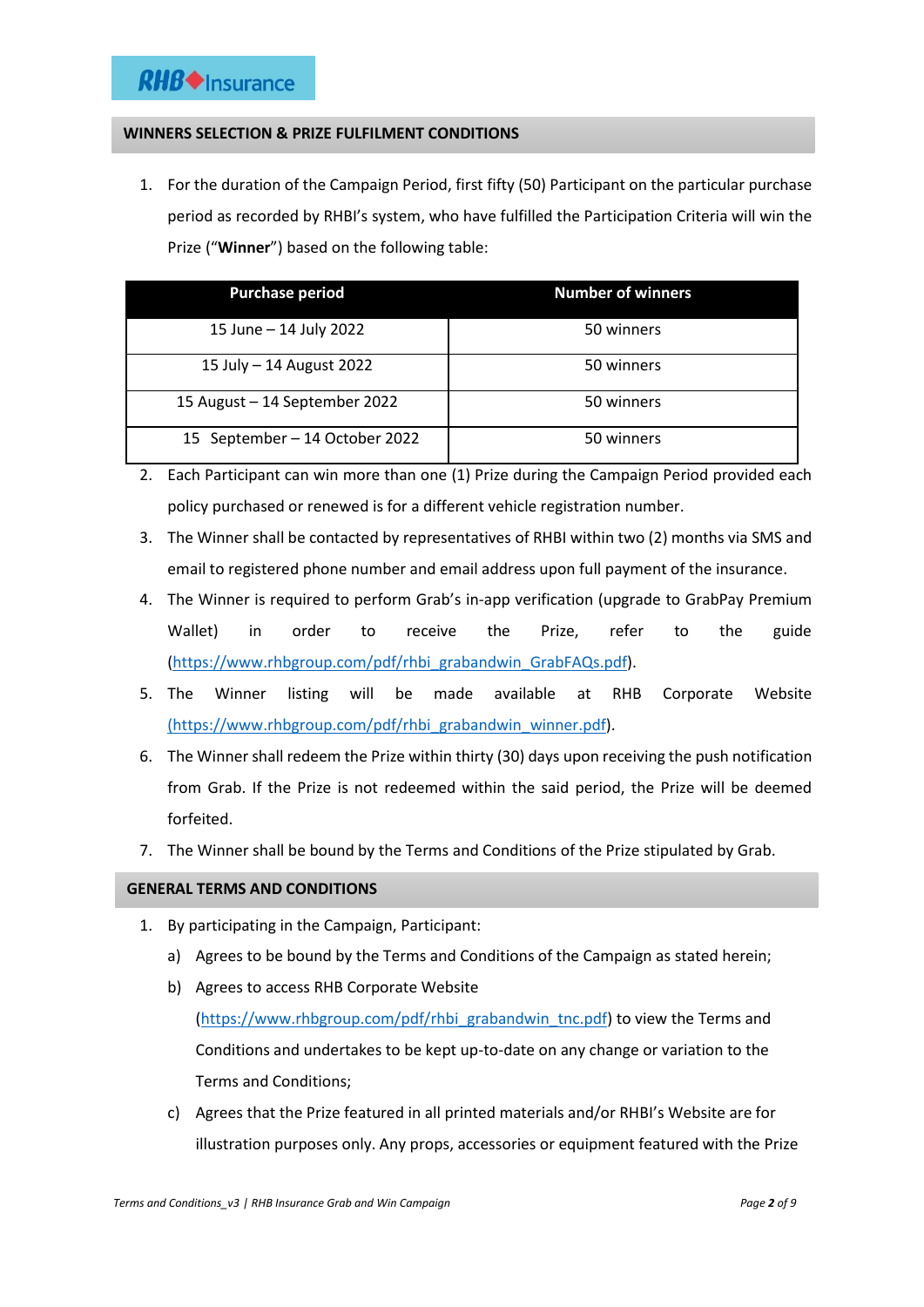# **RHB** Insurance

in any pictorial materials are for decorative purposes and shall not form part of the Prize;

- d) Agrees that the Prize is non-transferable to any third party and non-exchangeable for upfront cash, credit, cheque or in kind; in part or in full;
- e) Agrees that RHBI shall not be liable in any circumstances for any loss, defacement, tear, and damage, or stolen Prize upon the handover of the Prize. In this instance, any request for replacement of such loss, defaced, torn, damaged, or stolen Prize shall not be entertained by RHBI;
- f) Agrees that RHBI's decision on all matters relating to the Campaign, the Prize shall be final, conclusive and binding against them. The decision is made based on the Participation Criteria. If there is any further dispute, please refer to RHBI Customer Service Centre or the Ombudsmen For Financial Services;
- g) Agrees to be personally liable for all taxes, government fees or any other charges that may be levied against them under the applicable laws, if any, in relation to accepting the Prize;
- h) Agrees to discontinue any further participation in this Campaign by informing RHBI if any future modifications of these Terms and Conditions are unacceptable;
- i) Agrees that by providing the personal information, Participant consent to RHBI processing their personal information for any and/or all of the following purposes ("**Purpose**"), if applicable:
	- i. administering this campaign and contacting Participant in relation to the same;
	- ii. cross-selling, marketing and promotions of products and/or services of RHB Banking Group and its strategic alliances; or
	- iii. other related and legitimate business purposes;
- j) Agree that Participant' personal information may be disclosed to other companies within the RHB Banking Group (which shall include its holding company, subsidiary(s), and any associated company(s), including any company as a result of any restructuring, merger, sale or acquisition), service providers, and vendors and any of their respective agents, servants and/or such persons, whether located within or outside Malaysia for the Purpose, if applicable, subject at all times to any laws (including regulations, standards, guidelines and/or obligations) applicable to RHBI;
- k) Agrees that it is necessary for RHBI to process the Participant personal information for the Purpose, without which the Participant will not be able to participate in this Campaign. The Participant may exercise their options in respect of receiving marketing materials (including cross-selling, marketing and promotions as described above) by contacting us through the RHBI Customer Relationship Centre Contact Details;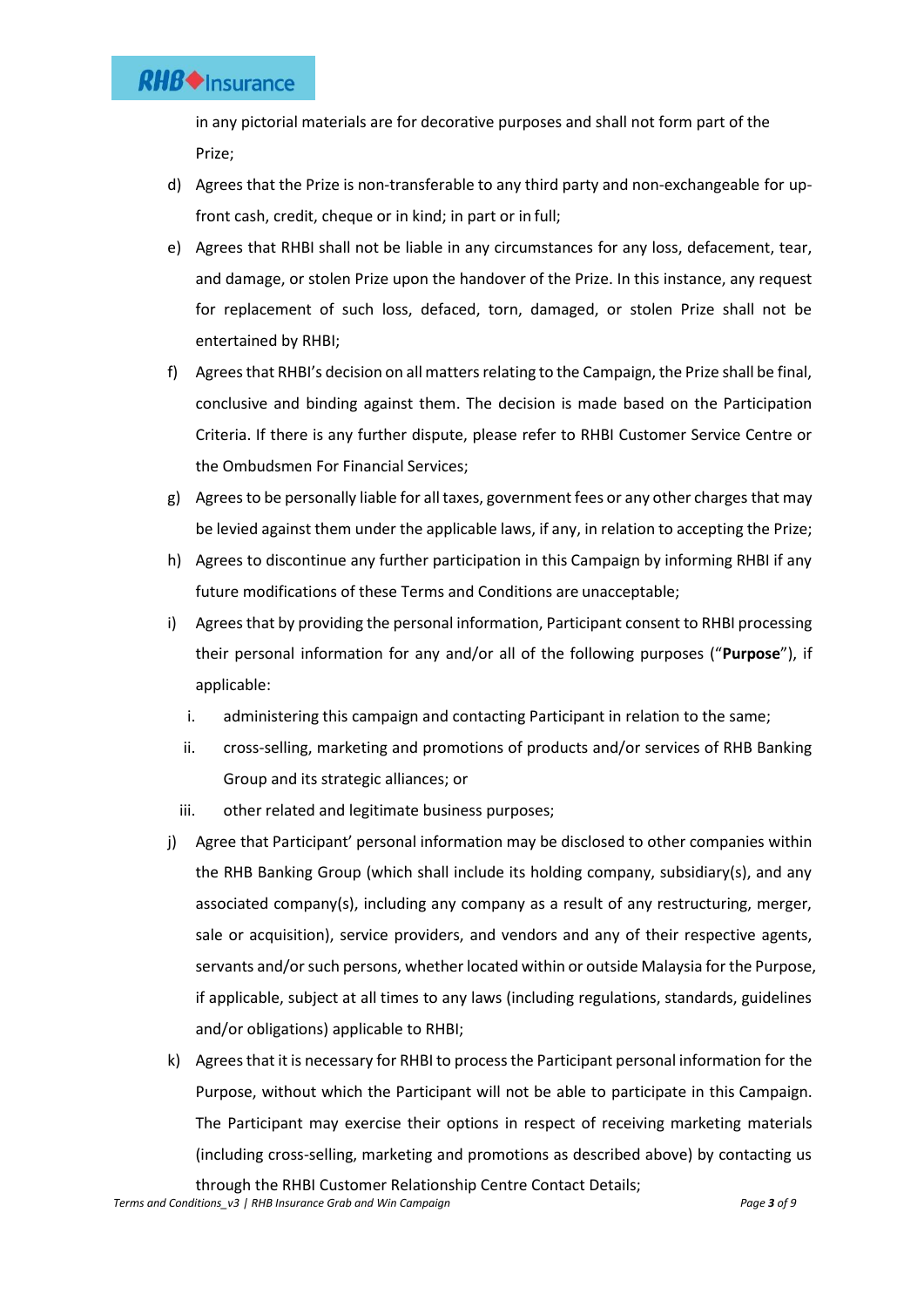# **RHB** Insurance

- l) Agrees that photographs/images of the Participant as winner may be captured and may be used for RHBI's publications, where applicable;
- m) The Participant may request for correction (if their personal information is inaccurate, out-dated, incomplete, etc.), access to (no fees and charges will be imposed except for the fees and charges specified in the terms and conditions), or deletion (if the Participant no longer have any existing products/services with RHBI) of the Participant personal information or limit the processing thereof at any time hereafter by submitting such request via the following details:

# **RHBI Customer Relationship Centre**

**Email**: rhbi.general@rhbgroup.com

**Telephone number**: 1300 220 007

- 2. RHBI reserves its right to:
	- a) Disqualify any and all entries from any Participant in this Campaign and prohibit that person from further participating in this Campaign in the event that there is suspicion that the Participant tampered with or benefited from the tampering of the regulations of this Campaign or the Terms and Conditions stated herein;
	- b) Cancel, terminate or suspend the Campaign with twenty one (21) calendar days' prior notice. Any cancellation, termination or suspension of the Campaign by RHBI shall not entitle the Participant to any claim or compensation against RHBI for any loss or damage incurred by the Participant as a direct and indirect result of such cancellation, termination or suspension;
	- c) Change the Prize at its discretion to another prize(s) of similar value as per the Terms and Conditions of this Campaign;
	- d) Add, delete, suspend or vary the Terms and Conditions contained herein, either wholly or in part at its discretion by way of posting on RHBI website and/or other means of communication that may be deemed appropriate by RHBI with twenty one (21) calendar days prior notice;
- 3. RHBI shall not be liable for any default in respect of the Campaign due to any act of God, war, riot, strike, lockout, industrial action, fire, flood, storm, technical or system failures or any event beyond the reasonable control of RHBI.
- 4. In the event of any inconsistency between these Terms and Conditions and any other brochure, marketing or promotional materials relating to the Campaign, these Terms and Conditions shall prevail.

- End –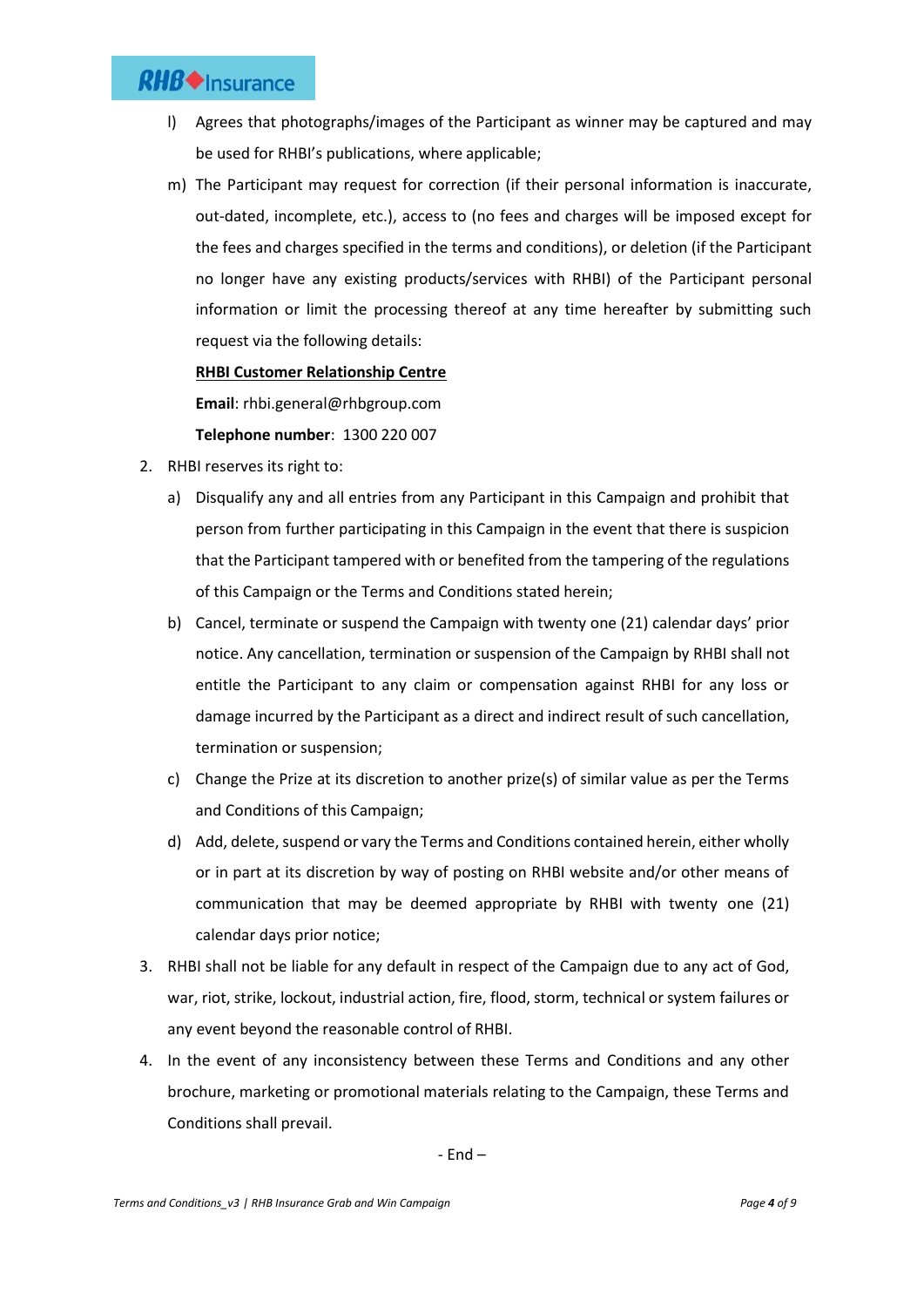# TERMA DAN SYARAT KEMPEN RHB INSURANCE GRAB UNTUK MENANG

1. RHB Insurance Berhad (No. Pendaftaran 197801000983 (38000-U)) akan dirujuk sebagai "**RHBI**".

### **TEMPOH KEMPEN**

2. **Kempen RHB Insurance Grab untuk menang** ("**Kempen**") akan berlangsung dari 15 Jun 2022 hingga 14 Oktober 2022, termasuk kedua-dua tarikh ("**Tempoh Kempen**"). RHBI berhak untuk menamatkan Kempen pada bila-bila masa lebih awal mengikut budi bicaranya sendiri.

### **KELAYAKAN**

3. Kempen ini terbuka kepada semua pelanggan yang membeli insurans motor daripada RHB Insurance dalam talian atau aplikasi mudah alih (permohonan baharu dan/atau pembaharuan) ("**Peserta**").

## **KRITERIA PENYERTAAN**

4. Kempen ini hanya terpakai kepada insurans motor (permohonan baharu dan/atau pembaharuan) yang dikeluarkan oleh RHBI di mana premium insurans dibayar sepenuhnya semasa Tempoh Kempen ("**Kriteria Penyertaan**").

### **MEKANIK & HADIAH KEMPEN**

5. Peserta yang memenuhi syarat yang dinyatakan di bawah akan bertanding untuk memenangi Hadiah:

|      | Keperluan                                | Hadiah                                   |
|------|------------------------------------------|------------------------------------------|
| j.   | Lima puluh (50) Peserta pertama yang     | Satu (1) kredit GrabPay bernilai RM100   |
|      | membeli insurans motor berdasarkan       | ("Hadiah") untuk setiap satu polisi yang |
|      | tempoh pembelian yang ditentukan melalui | dibeli                                   |
|      | dalam talian                             |                                          |
|      | (https://www.rhbinsurance.com.my/) atau  | Tambahan (1) kredit GrabPay<br>bernilai  |
|      | aplikasi mudah alih                      | RM20 ("Hadiah") untuk pembelian polisi   |
| lii. | Premium insurans dibayar sepenuhnya      | melalui aplikasi mudah alih              |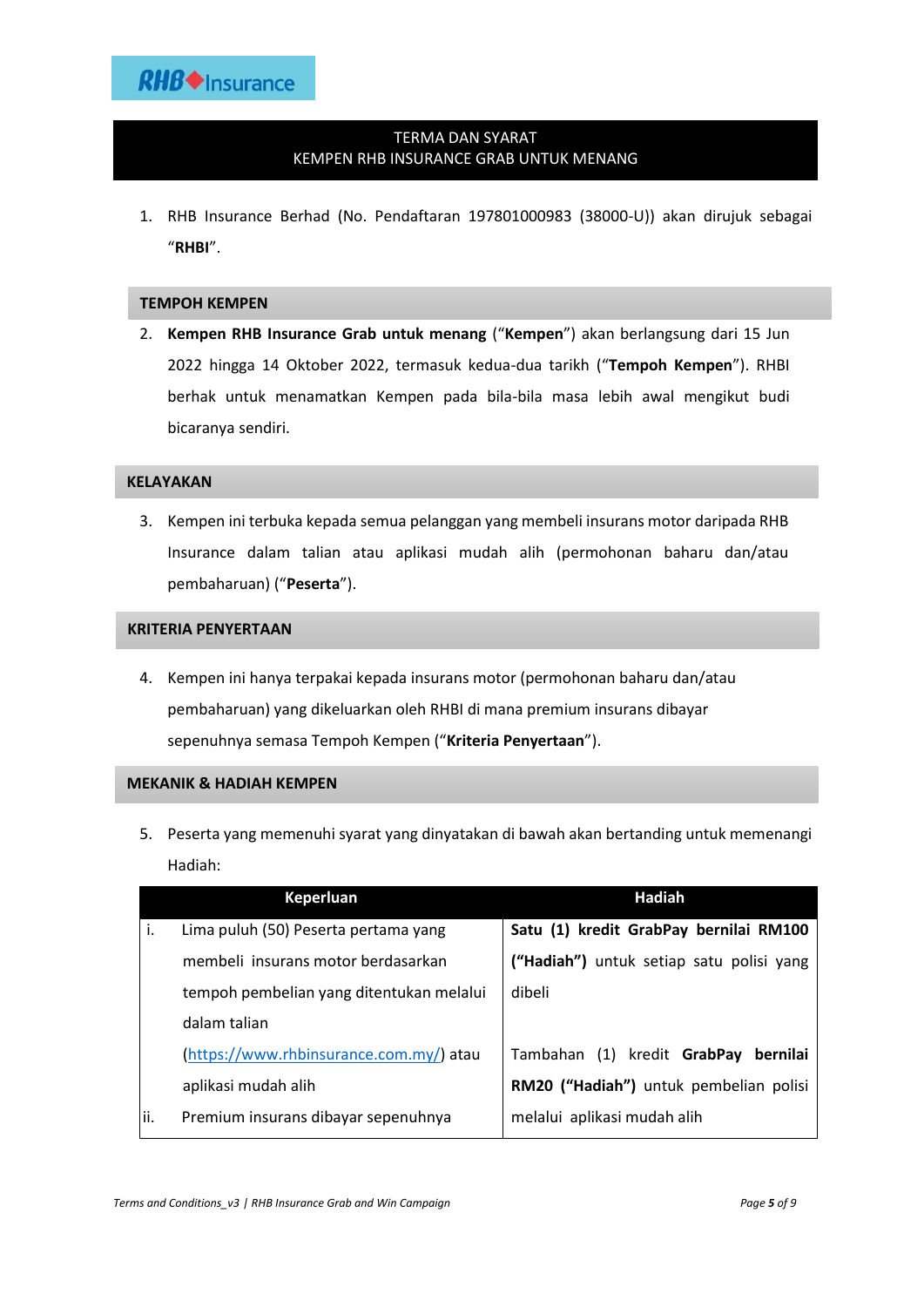# **SYARAT PEMILIHAN PEMENANG & PENUH HADIAH**

1. Sepanjang Tempoh Kempen, lima puluh (50) Peserta pertama pada tempoh pembelian tertentu, seperti yang dicatatkan oleh sistem RHBI yang telah memenuhi Kriteria Penyertaan akan memenangi Hadiah ("**Pemenang**") berdasarkan jadualberikut:

| <b>Tarikh Pembelian</b>        | <b>Bilangan Pemenang</b> |
|--------------------------------|--------------------------|
| 15 Jun - 14 Julai 2022         | 50 pemenang              |
| 15 Julai - 14 Ogos 2022        | 50 pemenang              |
| 15 Ogos - 14 September 2022    | 50 pemenang              |
| 15 September - 14 Oktober 2022 | 50 pemenang              |

- 2. Setiap Peserta boleh memenangi lebih daripada satu (1) Hadiah sepanjang Tempoh Kempen dengan syarat setiap polisi yang dibeli atau diperbaharui adalah untuk nombor pendaftaran kenderaan yang berbeza.
- 3. Pemenang akan dihubungi oleh wakil RHBI dalam tempoh dua (2) bulan setelah premium insurans dibayar sepenuhnya melalui SMS dan emel ke nombor telefon berdaftar dan alamat emel.
- 4. Pemenang dikehendaki melakukan pengesahan dalam aplikasi mudah alih Grab (naik taraf kepada dompet premium) untuk menerima Hadiah, rujuk panduan [\(https://www.rhbgroup.com/pdf/rhbi\\_grabandwin\\_GrabFAQs.pdf\)](https://www.rhbgroup.com/pdf/rhbi_grabandwin_GrabFAQs.pdf).
- 5. Penyenaraian Pemenang akan disediakan di Laman Web Korporat RHB [\(https://www.rhbgroup.com/pdf/rhbi\\_grabandwin\\_winner.pdf\)](https://www.rhbgroup.com/pdf/rhbi_grabandwin_winner.pdf).
- 6. Pemenang hendaklah menebus Hadiah dalam masa tiga puluh (30) hari apabila menerima paparan notifikasi daripada Grab. Jika Hadiah tidak ditebus dalam tempoh tersebut, Hadiah akan dianggap terbatal.
- 7. Pemenang hendaklah terikat dengan Terma dan Syarat Hadiah yang ditetapkan oleh Grab.

## **TERMA DAN SYARAT AM**

- 1. Dengan menyertai Kempen, Peserta:
	- a) Bersetuju untuk terikat dengan Terma dan Syarat Kempen seperti yang dinyatakan di sini;
	- b) Bersetuju untuk mengakses Laman Web Korporat RHB [\(https://www.rhbgroup.com/pdf/rhbi\\_grabandwin\\_tnc.pdf\)](https://www.rhbgroup.com/pdf/rhbi_grabandwin_tnc.pdf) untuk melihat Terma dan Syarat dan berjanji untuk sentiasa dikemas kini tentang sebarang perubahan atau variasi kepada Terma dan Syarat;

*Terms and Conditions\_v3 | RHB Insurance Grab and Win Campaign Page 6 of 9*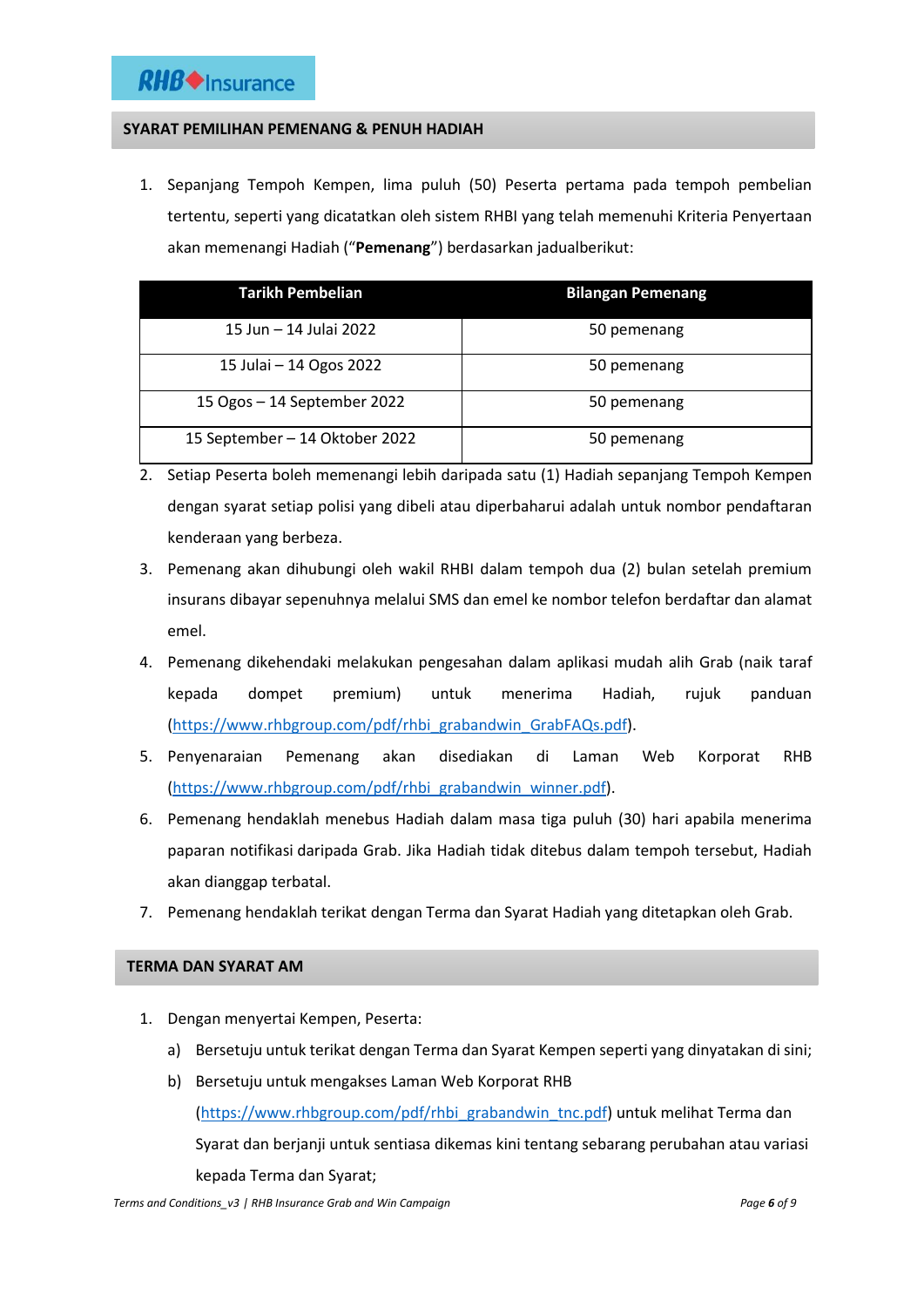- c) Bersetuju bahawa Hadiah yang dipaparkan dalam semua bahan bercetak dan/atau Laman Web RHBI adalah untuk tujuan ilustrasi sahaja. Sebarang prop, aksesori atau peralatan yang dipaparkan bersama Hadiah dalam mana-mana bahan bergambar adalah untuk tujuan hiasan dan tidak akan menjadi sebahagian daripada Hadiah;
- d) Bersetuju bahawa Hadiah tidak boleh dipindah milik kepada mana-mana pihak ketiga dan tidak boleh ditukar dengan pendahuluan wang tunai, kredit, cek atau barangan; sebahagian atau sepenuhnya;
- e) Bersetuju bahawa RHBI tidak akan bertanggungjawab dalam apa jua keadaan untuk sebarang kehilangan, koyak, dan kerosakan, atau Hadiah yang dicuri semasa penyerahan Hadiah. Dalam keadaan ini, sebarang permintaan untuk menggantikan Hadiah yang hilang, rosak, koyak, atau dicuri sedemikian tidak akan dilayan oleh RHBI;
- f) Bersetuju bahawa keputusan RHBI mengenai semua perkara yang berkaitan dengan Kempen, Hadiah adalah muktamad, konklusif dan mengikat terhadap mereka. Keputusan dibuat berdasarkan Kriteria Penyertaan. Jika terdapat sebarang pertikaian lanjut, sila rujuk Pusat Khidmat Pelanggan RHBI atau Ombudsmen Untuk Perkhidmatan Kewangan;
- g) Bersetuju untuk bertanggungjawab secara peribadi untuk semua cukai, yuran kerajaan atau apa-apa caj lain yang mungkin dikenakan terhadap mereka di bawah undang-undang yang terpakai, jika ada, berhubung dengan penerimaan Hadiah;
- h) Bersetuju untuk menghentikan sebarang penyertaan selanjutnya dalam Kempen ini dengan memaklumkan RHBI jika sebarang pengubahsuaian akan datang Terma dan Syarat ini tidak boleh diterima;
- i) Bersetuju bahawa dengan memberikan maklumat peribadi, Peserta membenarkan RHBI memproses maklumat peribadi mereka untuk mana-mana dan/atau semua tujuan berikut ("**Tujuan**"), jika berkenaan:
	- iv. mentadbir kempen ini dan menghubungi Peserta berhubung dengan perkara yang sama;
	- v. jualan silang, pemasaran dan promosi produk dan/atau perkhidmatan Kumpulan Perbankan RHB dan pakatan strategiknya; atau
	- vi. tujuan perniagaan lain yang berkaitan dan sah;
- j) Bersetuju bahawa maklumat peribadi Peserta boleh didedahkan kepada syarikat lain dalam Kumpulan Perbankan RHB (yang termasuk syarikat induk, anak syarikat, dan manamana syarikat bersekutu, termasuk mana-mana syarikat akibat daripada sebarang penstrukturan semula, penggabungan, penjualan atau pemerolehan), penyedia perkhidmatan, dan vendor dan mana-mana ejen masing-masing, pekhidmat dan/atau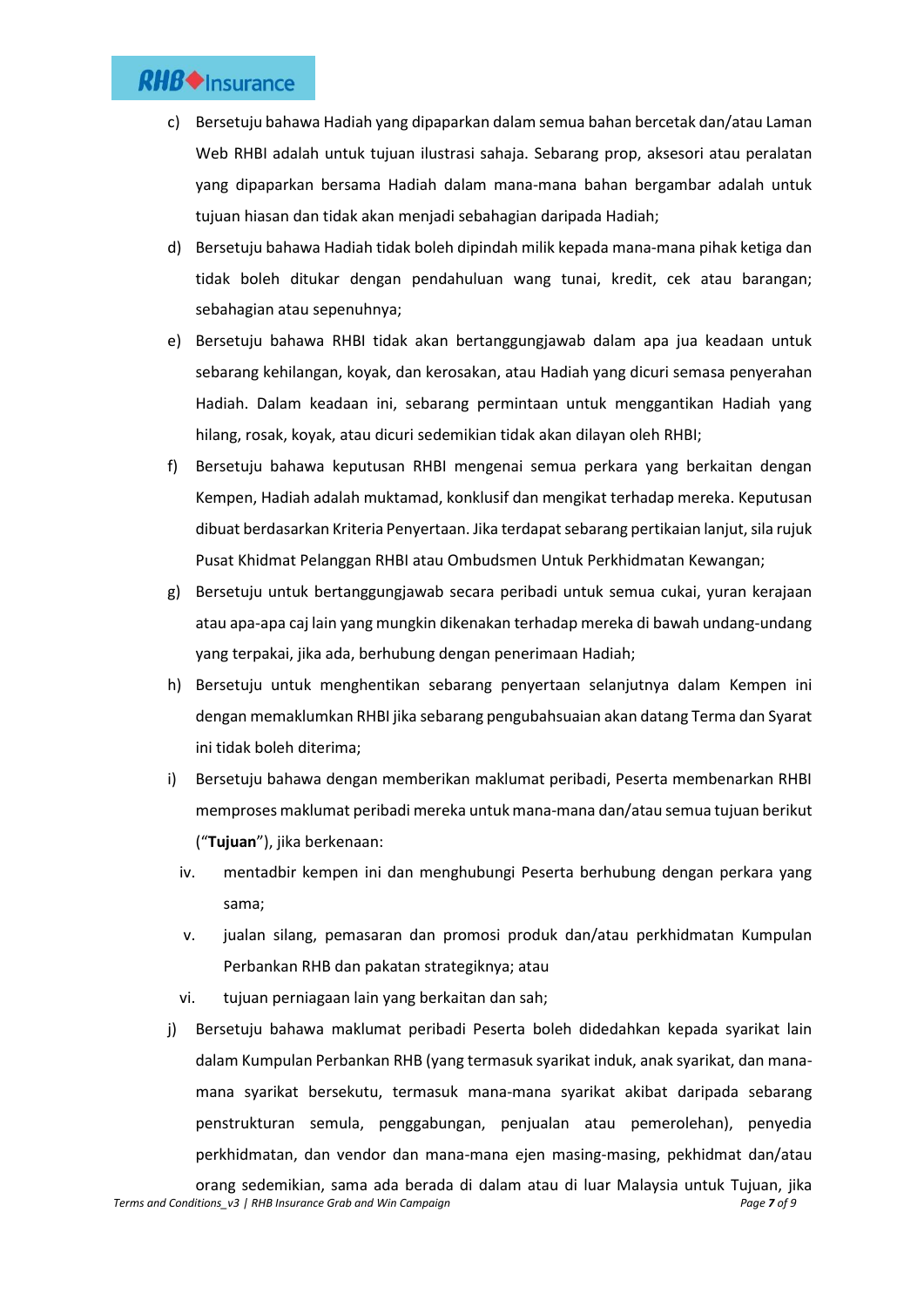berkenaan, tertakluk pada setiap masa kepada mana-mana undang-undang (termasuk peraturan, piawaian, garis panduan dan/atau kewajipan) yang terpakai kepada RHBI;

- k) Bersetuju bahawa adalah perlu untuk RHBI memproses maklumat peribadi Peserta untuk tujuan, tanpanya Peserta tidak akan dapat menyertai Kempen ini. Peserta boleh menggunakan pilihan mereka berkenaan dengan menerima bahan pemasaran (termasuk jualan silang, pemasaran dan promosi seperti yang diterangkan di atas) dengan menghubungi kami melalui Butiran Perhubungan Pusat Perhubungan Pelanggan RHBI;
- l) Bersetuju bahawa gambar/imej Peserta sebagai pemenang boleh dirakam dan boleh digunakan untuk penerbitan RHBI, jika berkenaan;
- m) Peserta boleh meminta pembetulan (jika maklumat peribadi mereka tidak tepat, ketinggalan zaman, tidak lengkap, dsb.), akses kepada (tiada yuran dan caj akan dikenakan kecuali untuk yuran dan caj yang dinyatakan dalam terma dan syarat), atau pemadaman (jika Peserta tidak lagi mempunyai sebarang produk/perkhidmatan sedia ada dengan RHBI) maklumat peribadi Peserta atau mengehadkan pemprosesannya pada bila-bila masa selepas ini dengan mengemukakan permintaan tersebut melalui butiran berikut:

## **RHBI Customer Relationship Centre**

**Email**: rhbi.general@rhbgroup.com

**Nombor telefon**: 1300 220 007

- 2. RHBI berhak untuk:
	- e) Melucutkan kelayakan mana-mana dan semua penyertaan daripada mana-mana Peserta dalam Kempen ini dan melarang orang itu daripada terus menyertai Kempen ini sekiranya terdapat syak wasangka bahawa Peserta telah mengganggu atau mendapat manfaat daripada pengubahan peraturan Kempen ini atau Terma dan Syarat-syarat yang dinyatakan di sini;
	- f) Membatalkan, menamatkan atau menggantung Kempen dengan notis awal dua puluh satu (21) hari kalendar. Sebarang pembatalan, penamatan atau penggantungan Kempen oleh RHBI tidak akan melayakkan Peserta mendapat sebarang tuntutan atau pampasan terhadap RHBI untuk sebarang kerugian atau kerosakan yang ditanggung oleh Peserta sebagai akibat langsung dan tidak langsung daripada pembatalan, penamatan atau penggantungan tersebut;
	- g) Menukar Hadiah mengikut budi bicaranya kepada hadiah lain yang sama nilainya mengikut Terma dan Syarat Kempen ini;
	- h) Menambah, memadam, menggantung atau mengubah Terma dan Syarat yang terkandung di sini, sama ada sepenuhnya atau sebahagian mengikut budi bicaranya